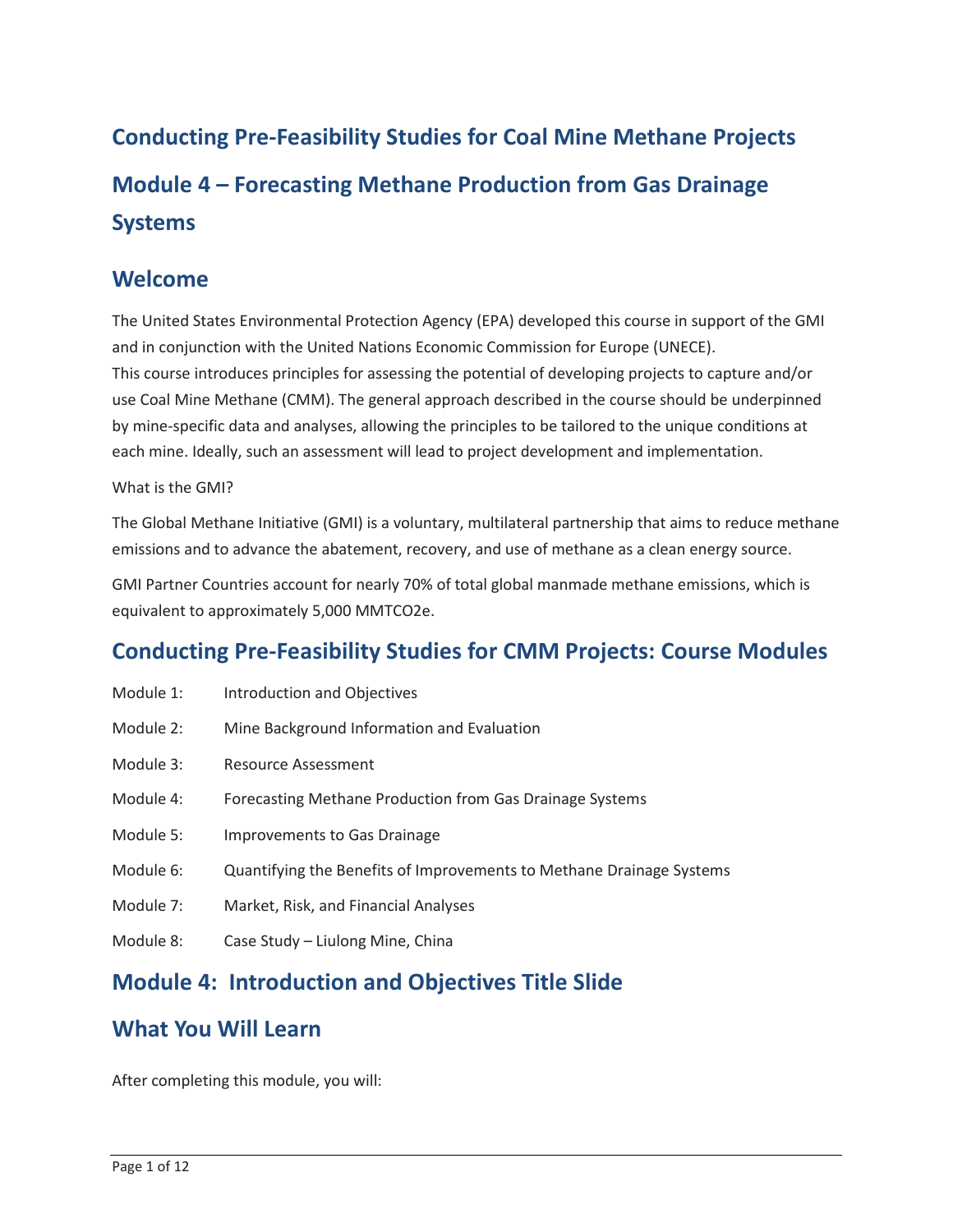- Be familiar with methods for forecasting gas drainage production.
- Understand how the forecast analysis depends on the quality and quantity of available data.

Time needed to complete this module – Approximately 30 minutes.

## **Forecasting CMM Production from Methane Drainage Systems**

 Project developers can rely on several types of approaches to forecast CMM production from methane drainage systems. The best approach depends on the amount and types of data available.

Methods to forecast CMM production include:

- Probabilistic methods
- Analytical methods
- Reservoir simulation

#### **Forecasting: Probabilistic Methods**

Used when the project developer does not have sufficient or reliable empirical data.

Probabilistic methods use a range of estimated values to predict the probability of different outcomes.

 Therefore, probabilistic methods use randomness to solve problems that may be inherently deterministic (i.e., fully determined by the parameter values and initial values).

## **Forecasting: Analytical Methods**

Used when the project developers have sufficient or reliable field data.

Analytical methods use a range of field data values to predict future methane production from gas drainage systems by applying analytical techniques.

These analytical techniques may include volumetrics analysis or field-derived production relationships.

#### **Forecasting: Reservoir Simulation**

Used when project developers have access to field and laboratory data on coal seam parameters.

 Reservoir simulation provides a means to account for the complex mechanisms of coalbed methane gas desorption, diffusion, and flow.

 This method allows the integration of field and laboratory data into a single geologic/reservoir model in order to evaluate pre-mining methane drainage strategies.

### **Selecting an Approach to Forecast CMM Production**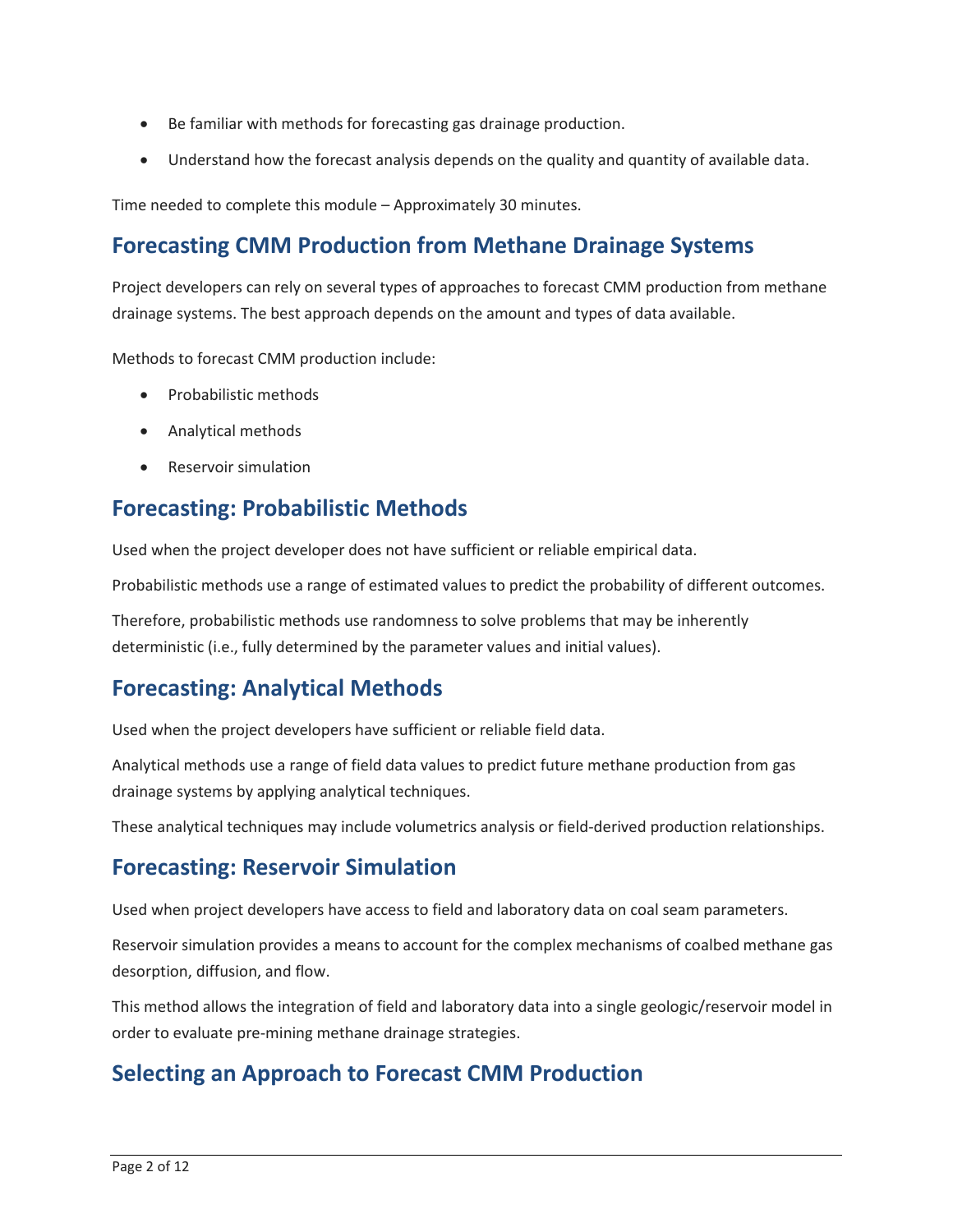Experts, including mining and reservoir engineers, develop models, simulations, and/or software for each of these approaches to forecast CMM production from methane drainage systems.

The amount and types of data that are available to a project developer often dictate which approach is the most appropriate.

 simulation), the model or software should be robust enough to tailor to a specific project. Project Regardless of which approach is selected (probabilistic methods, analytical methods, or reservoir developers often work with technical consulting firms to decide on the appropriate approach.

## **Probabilistic Methods Transition Slide**

## **Forecasting CMM Production through Probabilistic Methods**

 Estimating gas drainage production requires the knowledge of many variables, which may not always be available to a project developer. Therefore, project developers may need to rely on probabilistic methods, which use computational algorithms to predict the probability of certain methane drainage characteristics.

One example of a probabilistic method is the *Methane Control and Prediction* ("MCP") software that was developed by National Institute for Occupational Safety and Health (Note: the software is currently being updated). Publicly available, the MCP software predicts mine methane emissions and estimates degasification system production rates.

## **Probabilistic Method Approach**

 rely on repeated random sampling to obtain numerical results. Probabilistic methods, such as the MCP software, use a broad class of computational algorithms that

- • The underlying concept is to use randomness to solve problems that might be deterministic in principle.
- These simulations are used to predict the probability of different outcomes when the intervention of random variables is present.
- • This method helps explain the impact of risk and uncertainty in prediction and forecasting models.

## **When to Use Probabilistic Methods**

Developers use probabilistic methods when the available data are limited.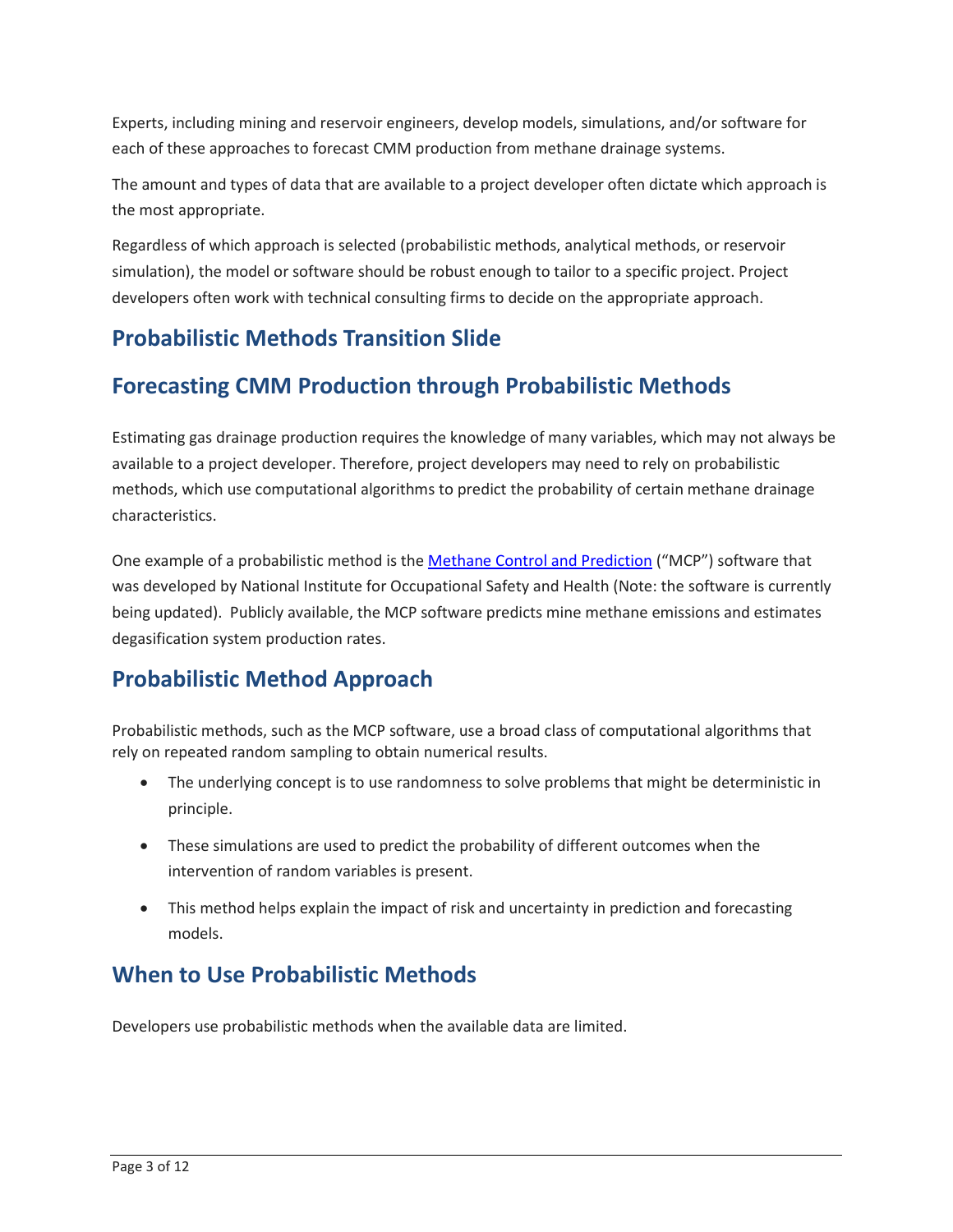This approach can provide upper and lower limits for forecasted CMM production from gas drainage, but it is not as accurate as analytical techniques that are based on mining and coal reservoir characteristics.

 For example, probabilistic analysis can be applied to forecast gas production from the drainage of gob gas, which is methane released from mined-out areas. In this example, the analysis would utilize a range of data, including mining parameters and coal production forecasts.

Parameters may include:

- Slotted casing length
- Distance (from surface) to slotted casing top
- Slotted casing diameter
- Slotted casing distance from top of coal
- Distance of gob gas borehole to tailgate
- Distance of gob gas borehole from start of panel
- Average exhauster vacuum

## **Examples of Probabilistic Method Outputs**

 In addition to forecasting gob gas drainage, probabilistic methods can also be applied to in-seam boreholes, cross-measure boreholes, or any other methane drainage techniques.

## **Analytical Methods Transition Slide**

## **Forecasting CMM Production through Analytical Methods**

To estimate the rates of gas production from methane drainage systems, project developers can use analytical techniques when adequate data are available.

 These analytical techniques may include volumetric analysis or numerical calculations. Developers can use these techniques to forecast methane production for different scenarios, such as:

- The volume of gas in strata potentially affected by mining.
- Mine ventilation methane emissions.

 After using analytical methods to forecast the variables above, project developers can then use these variables to forecast CMM production as they continue to plan further mine development.

### **Volumetric Analysis**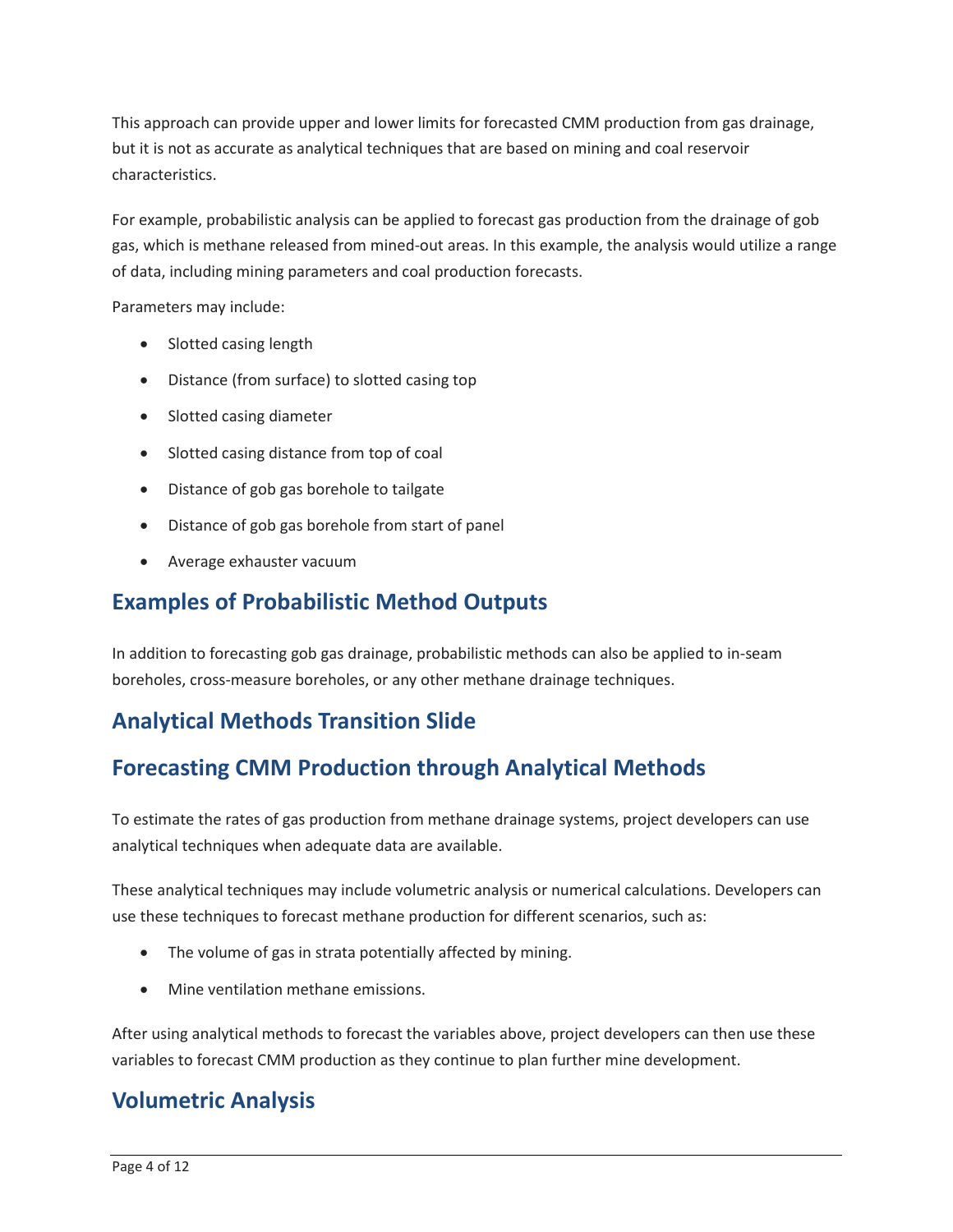Volumetric analysis is a technique used to estimate the volume of gas stored within a specific bulk reservoir rock volume (gas-in-place).

volume of methane adsorbed on coal surfaces as well as trapped in the pore spaces. This method employs geological observations and relevant production information to predict the

volume of methane adsorbed on coal surfaces as well as trapped in the pore spaces.<br>This technique often relies on data from core samples, wireline logs (continuous measurements using electrically powered geologic instruments), and geological maps.

## **Volumetric Gob Gas Prediction Models**

 One example of of analytical methods are volumetric gob gas prediction models. Gob gas prediction models typically simulate the gas present in the mined-out area of a mine, also known as the gob area, and take into consideration the affected gas bearing strata.

Input requirements include:

- Depth below surface
- Geomechanical properties of the adjacent strata
- Gas content and reservoir properties of the adjacent strata
- Proximity of the adjacent strata to mining
- Panel length
- Panel width
- Mining height and rate

### **Volumetric Gob Gas Prediction Model Example**

 The graphs below show example outputs from forecasting the production performances of gob gas subsequent boreholes produce lower quantities of methane. boreholes using intelligent computing methods for optimum methane control in longwall coal mines. They show initial high rates of gas production and methane concentration for gob gas wells during the mining of a single longwall panel. As time increases, gas production and methane concentration decrease. The first boreholes in each panel typically produce the highest methane percentage, and

- Gas Production vs Time Graph
- Methane Concentration vs Time Graph

## **Numerical Calculations**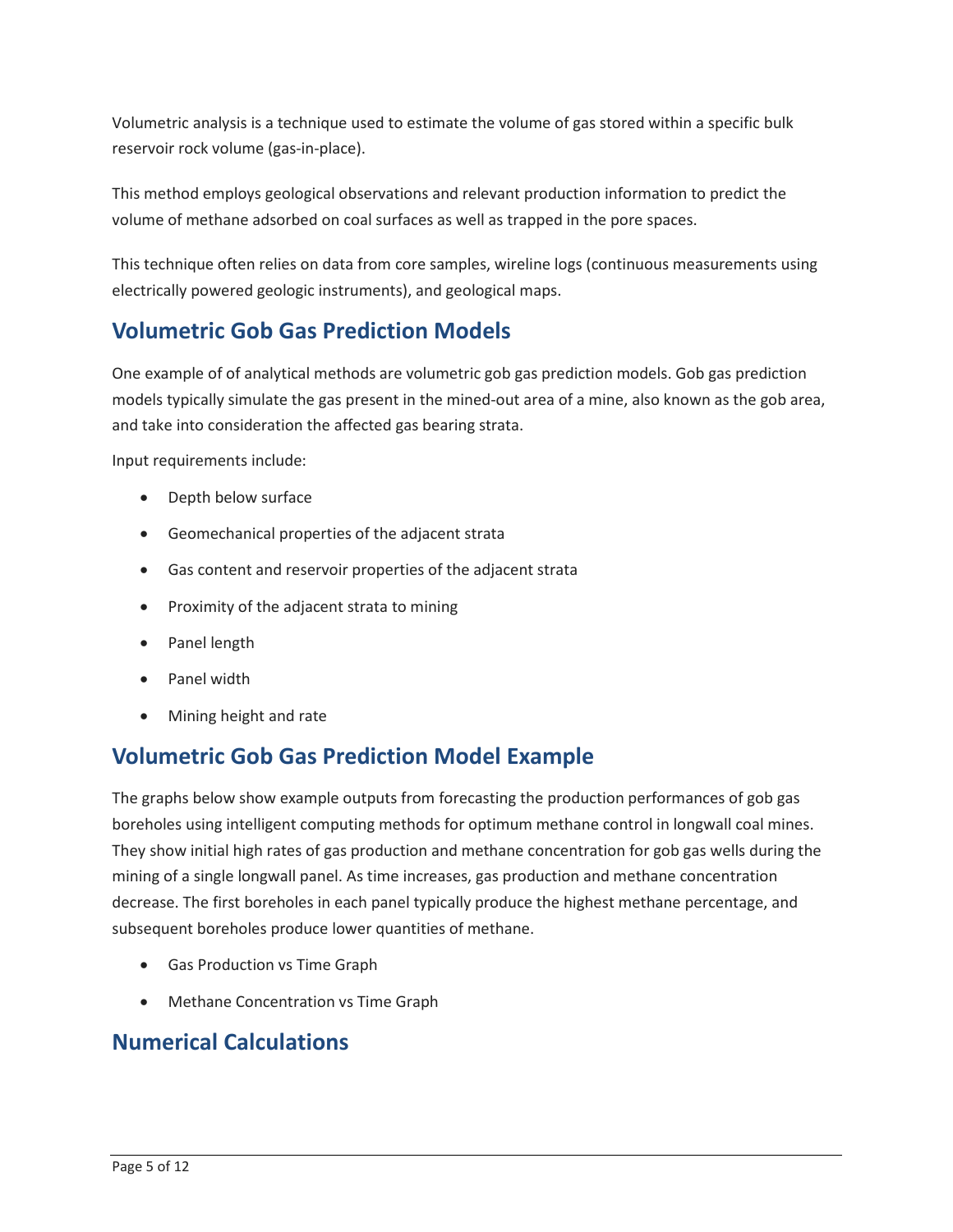Numerical calculations are another analytical method used to study the interaction of multiple parameters in a complex system.

These simulations use numerical modeling to predict and provide analytical solutions using empirical data and measurements when they are available to the project developer.

One way to apply numerical calculations is through the use of equations.

 If utilizing the calculation technique, developers may use parameter relationships to estimate the gas flow rate capacity of a horizontal gob borehole as a function of:

- gas composition
- borehole diameter
- wellhead vacuum pressure

## **Calculation Technique**

As noted on the previous slide, another approach to analytical methods is to use numerical calculations, such as calculation equations developed by geologists and engineers that are found in various technical textbooks. If the calculation technique is being used, developers may apply the below relationship to estimate the gas flow rate capacity of a horizontal gob borehole as a function of gas composition, borehole diameter, and wellhead vacuum pressure.

### **Reservoir Simulation Transition Slide**

## **Forecasting CMM Production through Reservoir Simulation**

 Reservoir simulation is the preferred and most accurate approach to forecast CMM production, provided a project developer has adequate and reliable data.

Advantages of Using Reservoir Simulation for Pre-mine Drainage Forecasts:

- • Provides a means of accounting for the complex mechanisms of coalbed methane gas desorption, diffusion, and flow
- • Allows integration of field and laboratory data into a single geologic/reservoir model in order to evaluate pre-mining methane drainage strategies
- Provides a basis for forecasting future production of pre-mining gas drainage systems
- Helps diagnose in-situ gas content reduction and drainage time as a function of pre-mining borehole spacing
- Predicts gas recovery from pre-mining degasification over time considering underground mining plans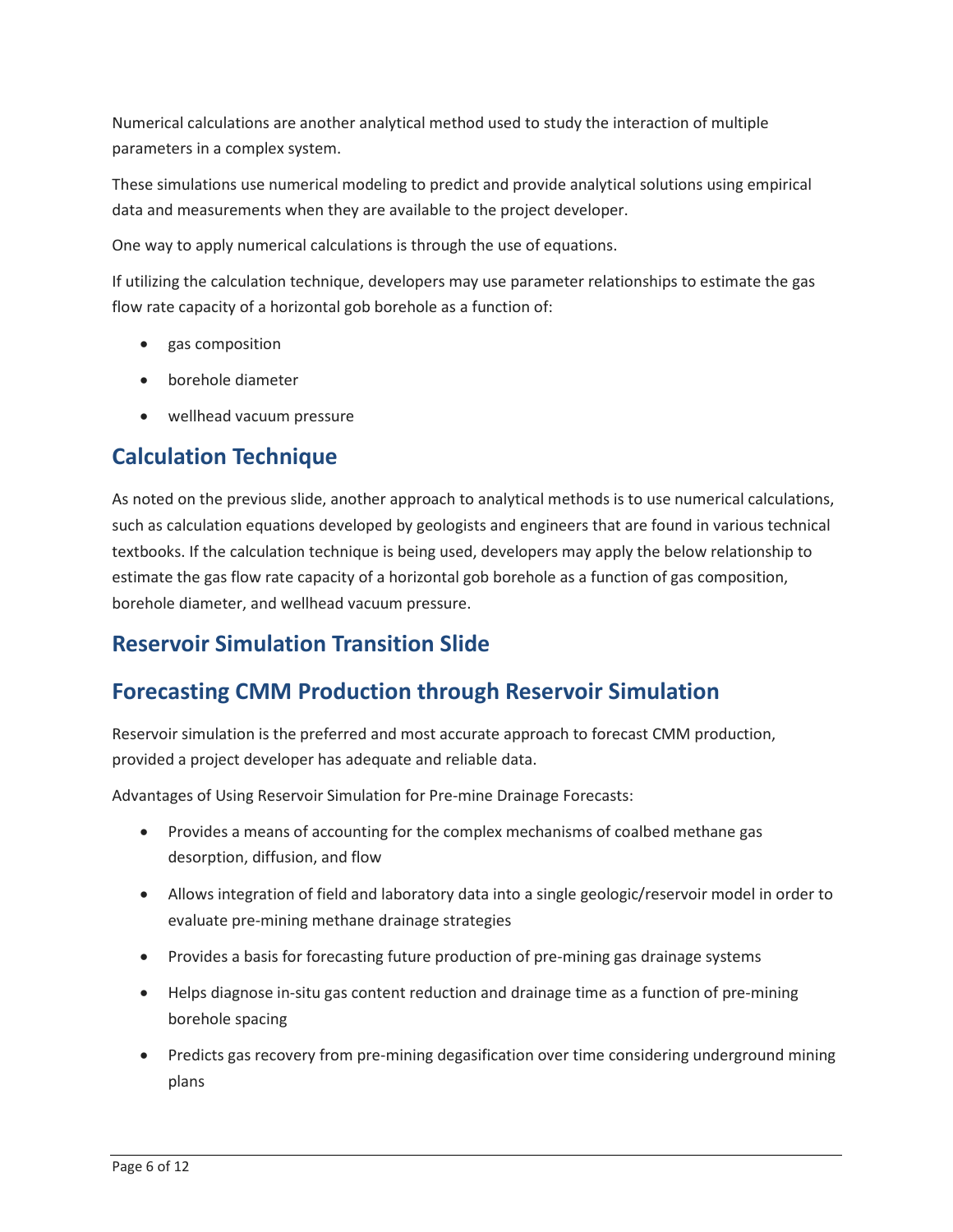## **Reservoir Simulation Parameters**

Reservoir simulation requires knowledge of the characteristics of the coalbed reservoir, including the following parameters:

- Cleat permeability and orientation
- **Porosity**
- Initial gas content
- Adsorption isotherm
- Desorption pressure
- Diffusion coefficient
- Cleat spacing
- Pore volume compressibility
- Gas composition, gravity, and viscosity
- Depth
- Net coal thickness
- Stratification (layers)
- Ash content
- Drainage area
- Reservoir pressure
- Water saturation
- Gas-water relative permeability

## **Reservoir Simulation Examples**

 Developers can use reservoir simulation to derive pre-mining methane drainage plans based on mine plans and reservoir parameters that are available or estimated. Examples of commercially available software that are commonly used in the United States ar[e COMET3](https://www.adv-res.com/COMET3_reservoir_simulator_for_gas_shale_and_coalbed_methane_CBM_reservoirs.php) and [GEM.](https://www.cmgl.ca/gem)

### **Reservoir Simulation Confidence**

Reservoir simulation requires a significant amount of data, and the applicability of reservoir modeling for gas drainage system design depends on the availability and quality of such data.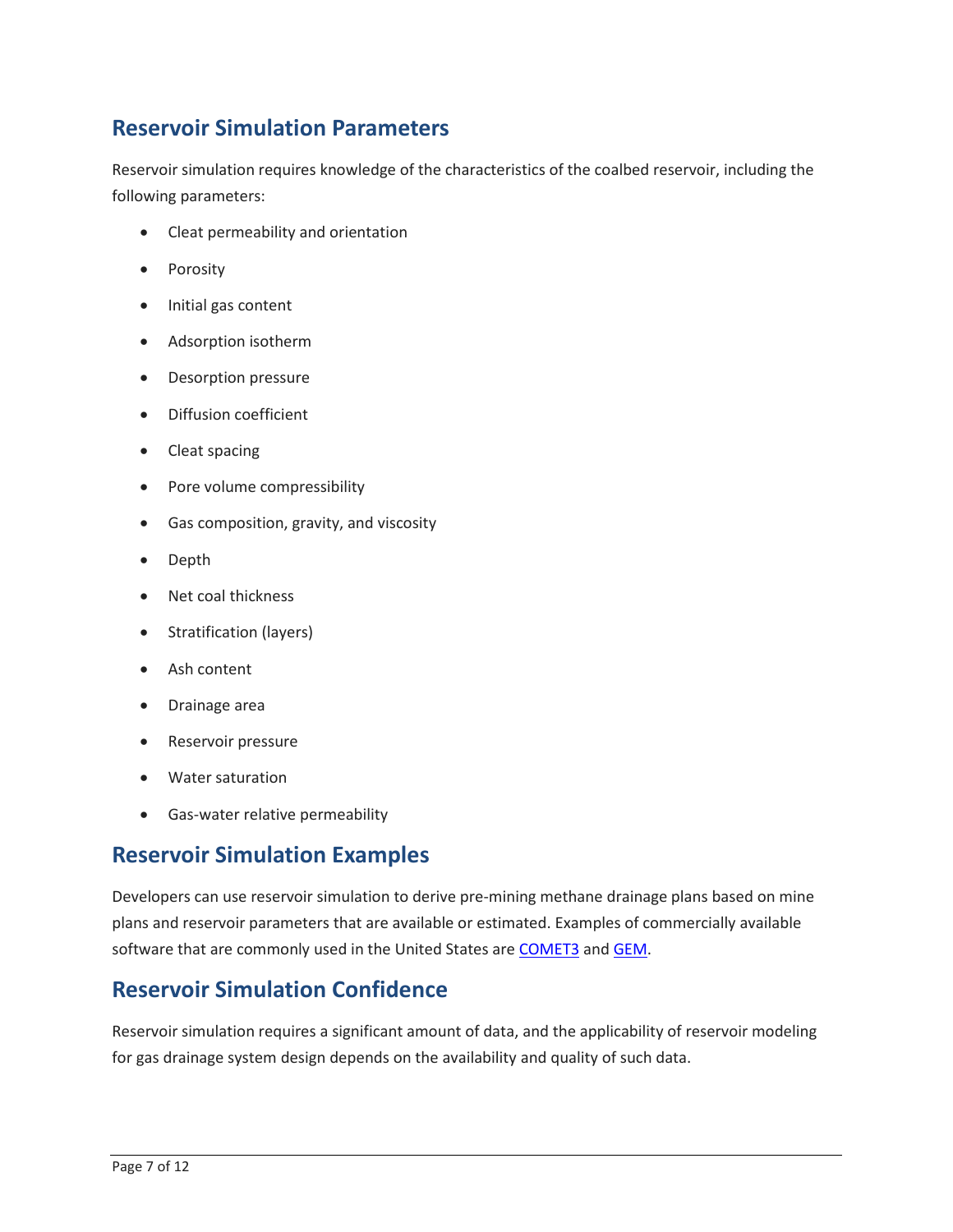content reduction data against the outputs of the simulation. Confidence in reservoir simulation results can be improved by comparing historical production or gas

## **Applying the Approaches in Practice**

 The availability and quality of data are the primary factors in determining and choosing an appropriate forecasting method.

 associated with gathering necessary data. While reservoir simulation is the preferred and most accurate approach, it also requires more work

- Acquiring reservoir information requires drilling, coring, and testing wells, as well as laboratory work.
- the model, run the simulations, and interpret the results. • Constructing reservoir simulations requires considerable time to assemble the data, construct

the model, run the simulations, and interpret the results.<br>As a result, reservoir simulations are more expensive to complete than a probabilistic method, which relies on a range of data.

## **Importance of Forecasting Approaches**

 The forecasting approaches discussed in this module can be used to improve confidence in estimated gas drainage resulting from improvements to a gas drainage system (covered in Module 5). Having an accurate forecast for gas production can help select/justify the chosen approach to optimize gas production, improve gas recovery, optimize drainage efficiency, and minimize the costs of production.

 analysis of the project. Forecasting methane production is important because it forms the basis of the financial and economic

## **Module 4 Summary**

In this module, you learned:

- • About the different methods that are available to predict methane drainage production, which include:
	- o Probabilistic methods
	- o Analytical methods
	- o Reservoir simulation
- • The quality and quantity of data will dictate the most appropriate method for predicting mine methane emissions and forecasting methane drainage production.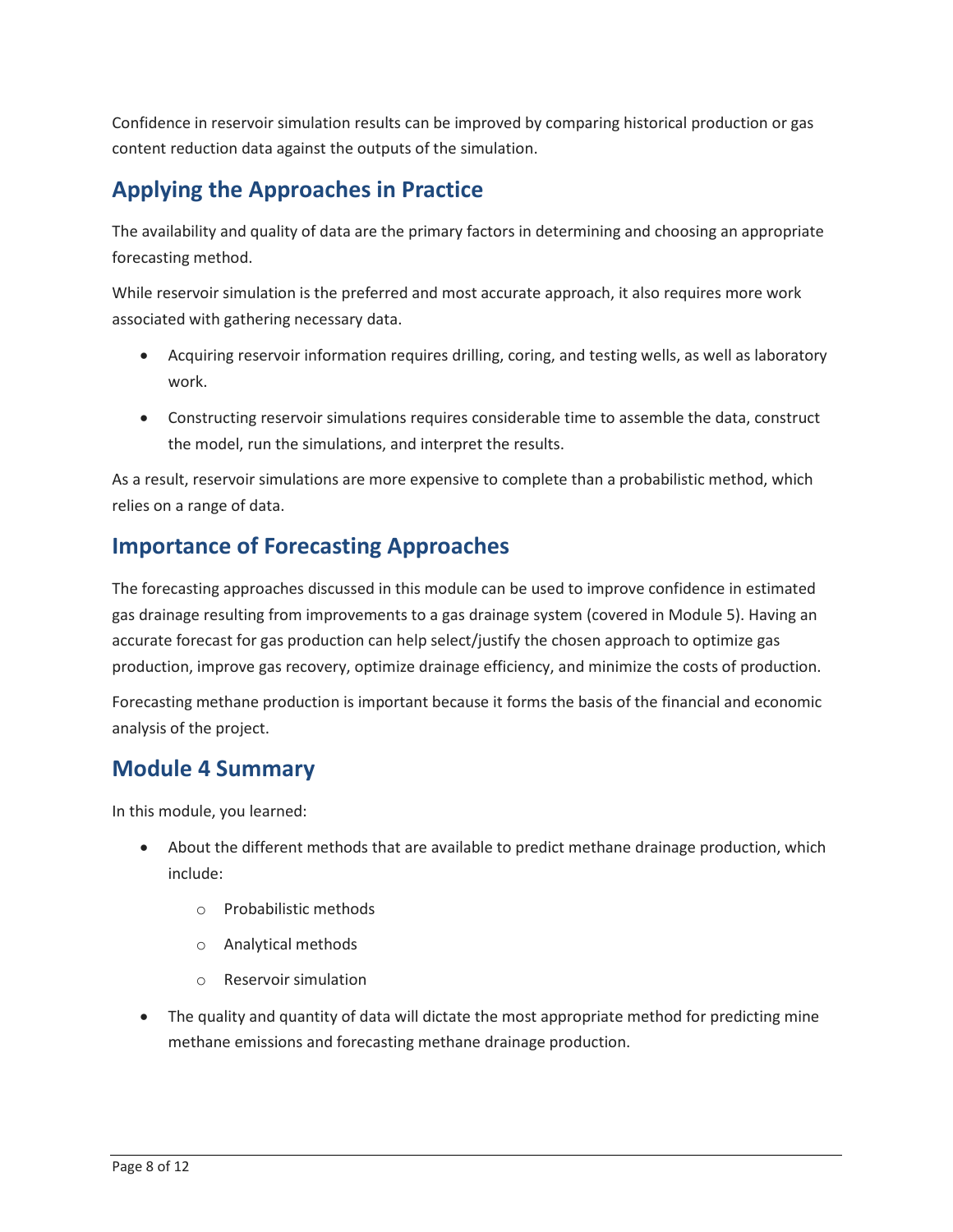drainage. Improving mine drainage not only makes mining operations safer, but it can also increase coal In Module 5, you will learn about the different methods and tools that are used to improve mine gas production and result in the production of higher quality gas.

## **Thank you!**

You have completed Module 4.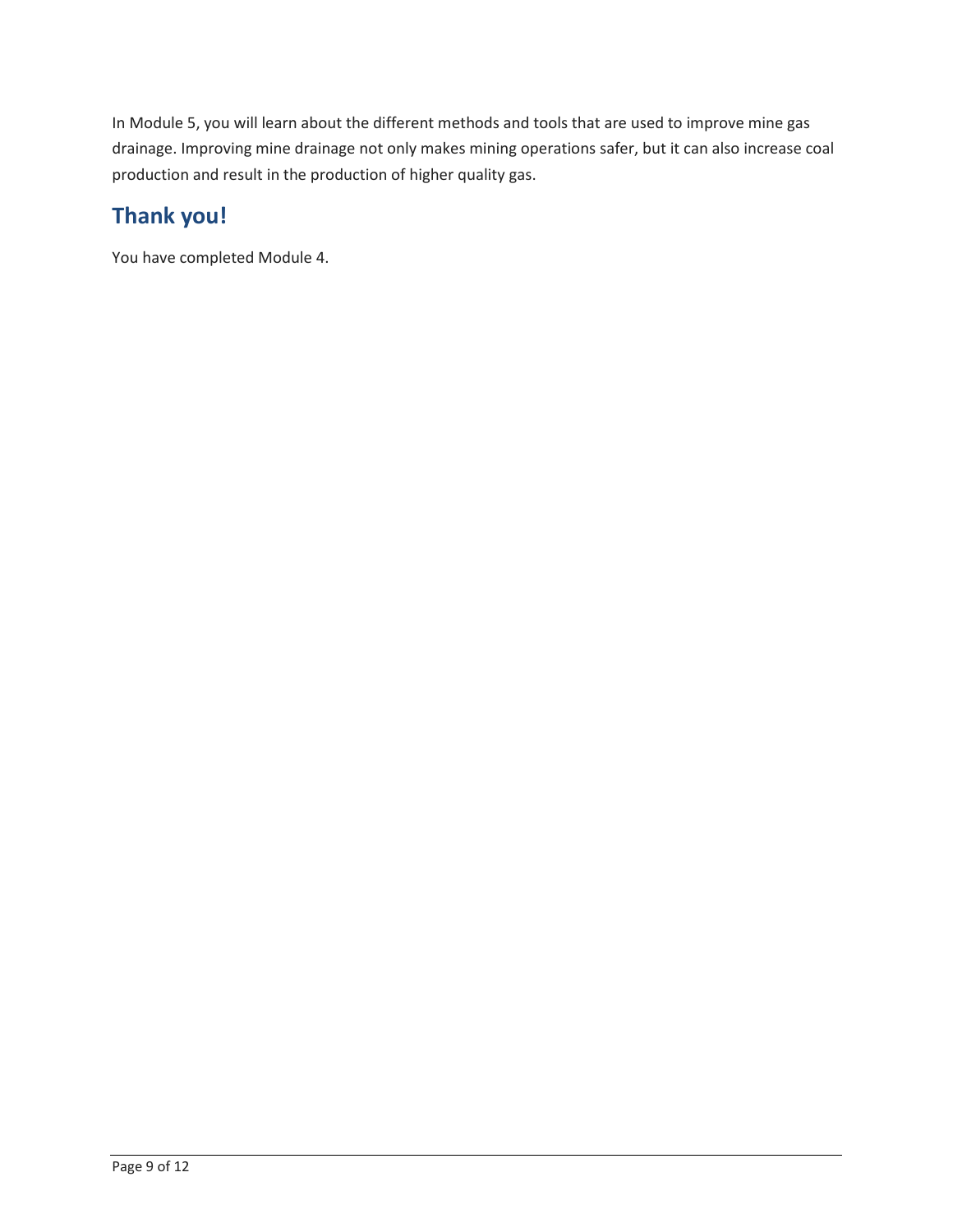## **Glossary of Terms**

 **Adsorption Isotherm** — An empirical relation between the concentration of a solute on the surface of an adsorbent to the concentration of the solute in the liquid with which it is in contact.

 **Ash Content** — The non-combustible residue left after carbon, oxygen, sulfur, and water has been driven off during combustion. The remaining residue or ash is expressed as a percent of the original coal sample weight.

**Borehole** — A narrow shaft bored in the ground, either vertically or horizontally.

**Borehole Spacing** — The measured distance between two or more boreholes drilled for production.

 **Capillary Pressure** — The pressure difference across the interface between two immiscible fluids arising from the capillary forces. These capillary forces are surface tension and interfacial tension.

 **Casing** — A large diameter pipe that is assembled and inserted into a recently drilled section of a borehole.

**Cleats** — Naturally occurring orthogonal joints in coal. They occur as two perpendicular sets of fractures.

 **Coal Mine Methane (CMM)** — Methane released from coal due to mining activities. Like CBM, CMM is a subset of the methane found in coal seams, but it refers specifically to the methane found within mining Because CMM would be released through mining activities, recovering and using CMM is considered areas (e.g., within a mining plan), while CBM refers to methane in coal seams that will never be mined. emissions avoidance.

 **Coal Thickness** — The measured or approximate thickness of the coal-bearing strata. Measured from the top of the coal-bearing unit to the top of the underlying unit.

 **Core** — A cylindrical section of a naturally occurring substance, typically obtained by drilling through the subsurface with a hollow steel tube called a core drill.

**Degasification —** The process of removing gases from a coal mine.

 **Desorption Pressure** — A phenomenon whereby a substance is released from or through a surface related to the surrounding pressure of the reservoir.

**Diffusion Coefficient —** A measure of the mobility of gases from one gradient to another.

 **Gas Composition** — The gas composition of any gas can be characterized by listing the pure substances it contains and stating for each substance its proportion of the gas mixture's molecule count.

 **Gas Content —** Volume of gas contained in a unit mass of coal and is generally expressed in cubic meters, at standard pressure and temperature conditions, per ton of coal.

 **Gas Drainage** — Methods employed by underground coal mines, abandoned mines, and occasionally advance of mining using pre-drainage techniques and from coal seams disturbed by the extraction surface mines, for capturing the naturally occurring gas in coal seams to prevent it entering mine airways. Gas drainage systems include a combination of drainage boreholes and/or galleries, a gathering network, and vacuum pumps to draw gas to the surface. Gas can be removed from coal seams in process using post-drainage techniques. It is often referred to as methane drainage if methane is the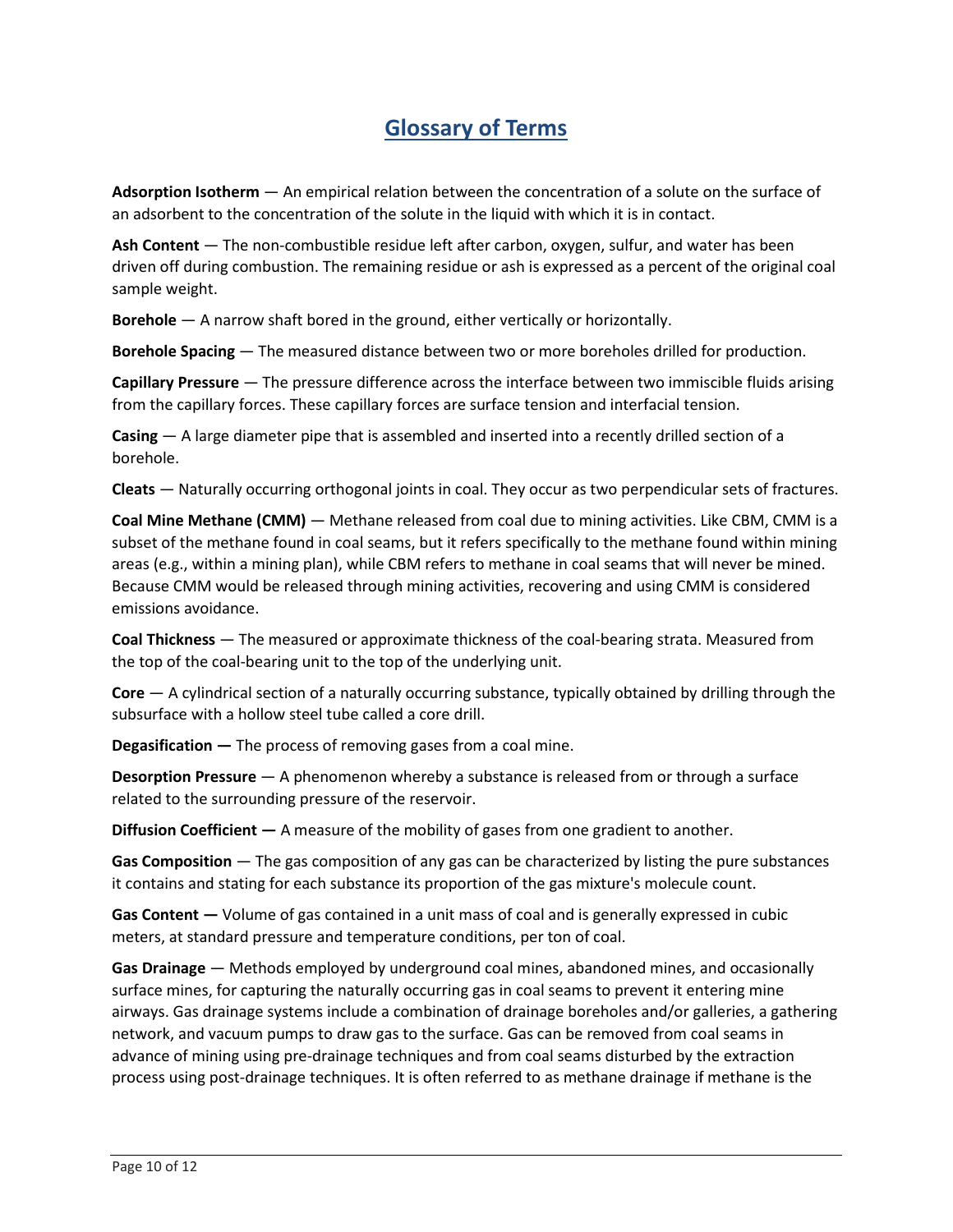main gas component target to be captured. Gas drainage produces coal mine methane of a higher quality than ventilation, generally in the 25 — 100 percent range.

 **Gas Gravity** — The ratio of the density of the gas at standard pressure and temperature to the density of air at the same standard pressure and temperature.

Gas-In-Place (GIP) — The volume of gas stored within a specific bulk reservoir rock volume (e.g., coal).

 **Gas Production** — The quantity of gas produced by pre-mine drainage and post-mine drainage boreholes and drainage galleries.

 **Gas Solubility** — The solubility of a gas in a liquid is directly affected by temperature and pressure. As increases solubility increases; this is described by Henry's Law. temperature increases solubility decreases; this is described by Le Chatelier's Principle. As pressure

 **Geophysical Log** — The collection of geological and hydrologic information in wells by lowering and raising probes on a wire. It is typically more useful to employ a suite of different geophysical logs when collecting information.

 **Global Methane Initiative (GMI) —** Launched in 2004, the GMI is an international public-private initiative that advances cost-effective, near-term methane abatement and recovery and use of methane sources is a cost-effective approach to reduce greenhouse gas (GHG) emissions and increase energy as a clean energy source in three sectors: biogas (including agriculture, municipal solid waste, and wastewater), coal mines, and oil and gas systems. Focusing collective efforts on methane emission security, enhance economic growth, improve air quality and improve worker safety.

 **Gob (Goaf) —** Broken, permeable ground where coal has been extracted by longwall coal mining and the roof has been allowed to collapse, thus fracturing and de-stressing strata above and, to a lesser extent, below the seam being worked. The term gob is generally used in the United States; elsewhere, goaf is generally used.

 **Historical Production** — A record of the amount of coal or natural gas produced from a given mine or  and emissions during a pre-feasibility study. CMM project. Often used as an analogous CMM project example for forecasting future gas production

 **In-Situ** — It can mean "locally", "on site", "on the premises", or "in place" to describe where an event of the test. The opposite of in situ is ex situ. takes place and is used in many different contexts. For example, in fields such as physics, geology, chemistry, or biology, in situ may describe the way a measurement is taken, that is, in the same place the phenomenon is occurring without isolating it from other systems or altering the original conditions

 **Longwall —** One of three major underground coal mining methods currently in use. Employs a shearer long. This mining method can produce large quantities of coal and gas. which is pulled mechanically back and forth across a face of coal that is usually several hundred feet

**Longwall Panel —** Large blocks of coal that are mined with a longwall shearer.

 **Methane** — Methane is a potent greenhouse gas. Methane's lifetime in the atmosphere is much shorter Methane is the main precursor of ground level ozone pollution, and thus affects air quality. Methane is also an energy resource that can be captured and used. Methane in mines poses safety risks, due to its than carbon dioxide, but it is 28 times as efficient at trapping radiation than CO2 over a 100-year period. explosiveness when mixed with air.